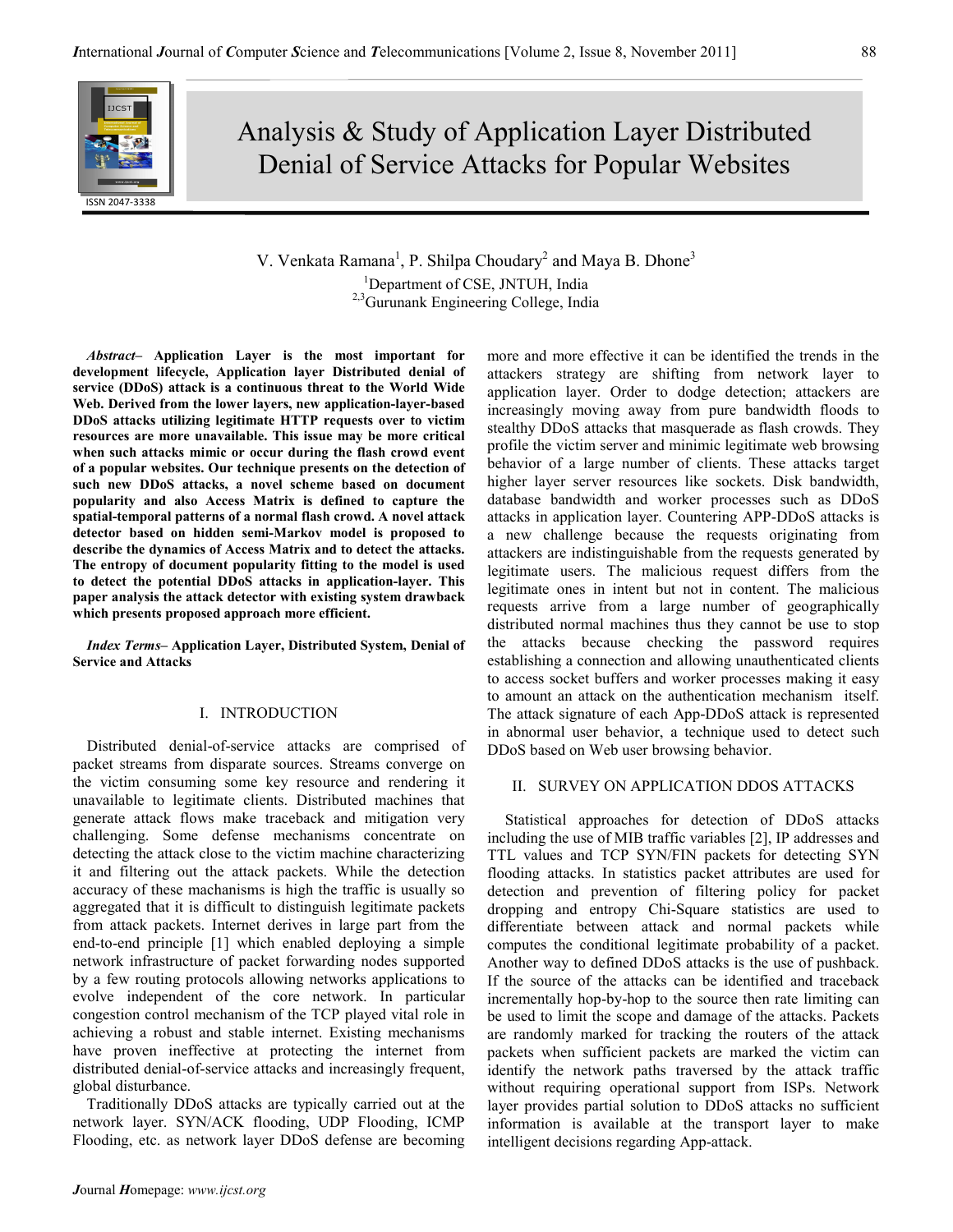Web user behaviors study in use of data mining to analyze the web user browsing behavior based on click-steam data [8].

To model the browsing behavior of users on the web and used the model in performance evaluation of web applications in use Markov chains to model the URL access patterns observed in navigation logs based on the previous state. However all these methods are not designed for on-line anomaly detection and their computational complexity is expensive to be run online.

The Internet service providers may offer subscribers DDoS defense in enhanced security services such as virtual-private networks ensure traffic flows only among a designated set of trusted computers and managed firewalls. Talpade [19] designed NOMAD a network traffic monitor deployed in a single transit route to detect network anomalies by analyzing packet-header information such as time-to-live source and destination addresses. Akella et al. a detection technique proposed to identify anomalies by comparing current traffic profiles with profiles of normal traffic as observed at edge routers which exchange information with other edge routers growth of confidence. Lakhina et al. [21] suggested a subspace method for characterizing network-wide anomalies by examining the multivariate time series of all origin-destination flows among routers in a transit network. Using principal component Analysis origin destination flows are decomposed into constituent Eigen values where top few eigenvectors depict normal traffic and remaining eigen values expose anomalies.

#### A. Review on Application Layer Data Security

Design of Layer is a technique is possible to dismantle complicated programs into a hierarchy service interface. It is possible to add stronger services by adding new layers over the layers rendering more basic services. Principles constitute the basis of the layered system

Each of the parallel layers on the server and client together provide service. Protocol specifies how the work is divided the format of the messages and the order of the transactions.

Each layer is built on the service of the layer. Service interface defines how each layer requests and receives the services of the layer under it. Interface must hide all the details of the work carried out under it and supply a collection of services.

At the higher layers the services is simpler example the lower layers may use the system services for hardware access on the computer while the higher layers render services such as transfer of files etc.

#### III. PROBLEM DEFINITION

Application layer is the most important to development, accepts the user request, and retrieves data from the database. Application layer may cause with distributed denial of Service attacks to avoid this we need to check whether the packet is normal or abnormal. Our proposed system identifies the user sending request, which the packet is normal allows into the application layer otherwise rejects the request from user.



Fig. 1: Proposed System

Our work prevents and detects the distributed denial of service attacks using Semi-Hidden Markov model.

#### A. Classification of Distributed Denial of Service Attacks

1) Direct Flooding: The simplest case of a DDoS attack is the direct flooding attack. In this case, the attacker sends packets directly from his computer(s) to the victim's site. In this attack, the source address of the packets may be forged. There are many tools available to allow this type of attack for a variety of protocols including ICMP, UDP and TCP. Some common tools include stream2, synhose, synk7, synsend and hping2.

2) Remote Controlled Network: Remote controlled network attacks involve the attacker compromising a series of computers and placing an application or agent on the computers. The computer then listens for commands from a central control computer. The compromise of computers can either be done manually or automatically through a worm or virus. Typical control channels include IRC channels, direct port communication or even through ICMP ping packets. Remote controlled attacks are very difficult to trace to the original control computer.

3) Reflective Flooding: Reflective attacks forge the source address of the IP packets with the victim's IP address and send them to an intermediate host. When the intermediate host sends a reply, it is sent to the victim's destination address, flooding the victim. Depending on the type of protocol used and the application and configuration involved, amplification factors of 3 to several hundred are possible. Reflective attacks can be difficult to trace to the original attacker because the flood packets are actually sent from intermediate servers. In many types of reflective attacks, the intermediate servers are usually well known, public servers. The victim's service provider cannot block access to these sites and many times end up blocking all the traffic to the victim's site to allow other network traffic to get through:

- Smurf and Fraggle Attacks
- ICMP
- TCP SYN
- UDP ATTACK
- TTL expiration
- DRDOS

4) Worms: Worms are distinguished from viruses in the fact that a virus requires some form of human intervention to infect a computer where a worm does not. Worms have had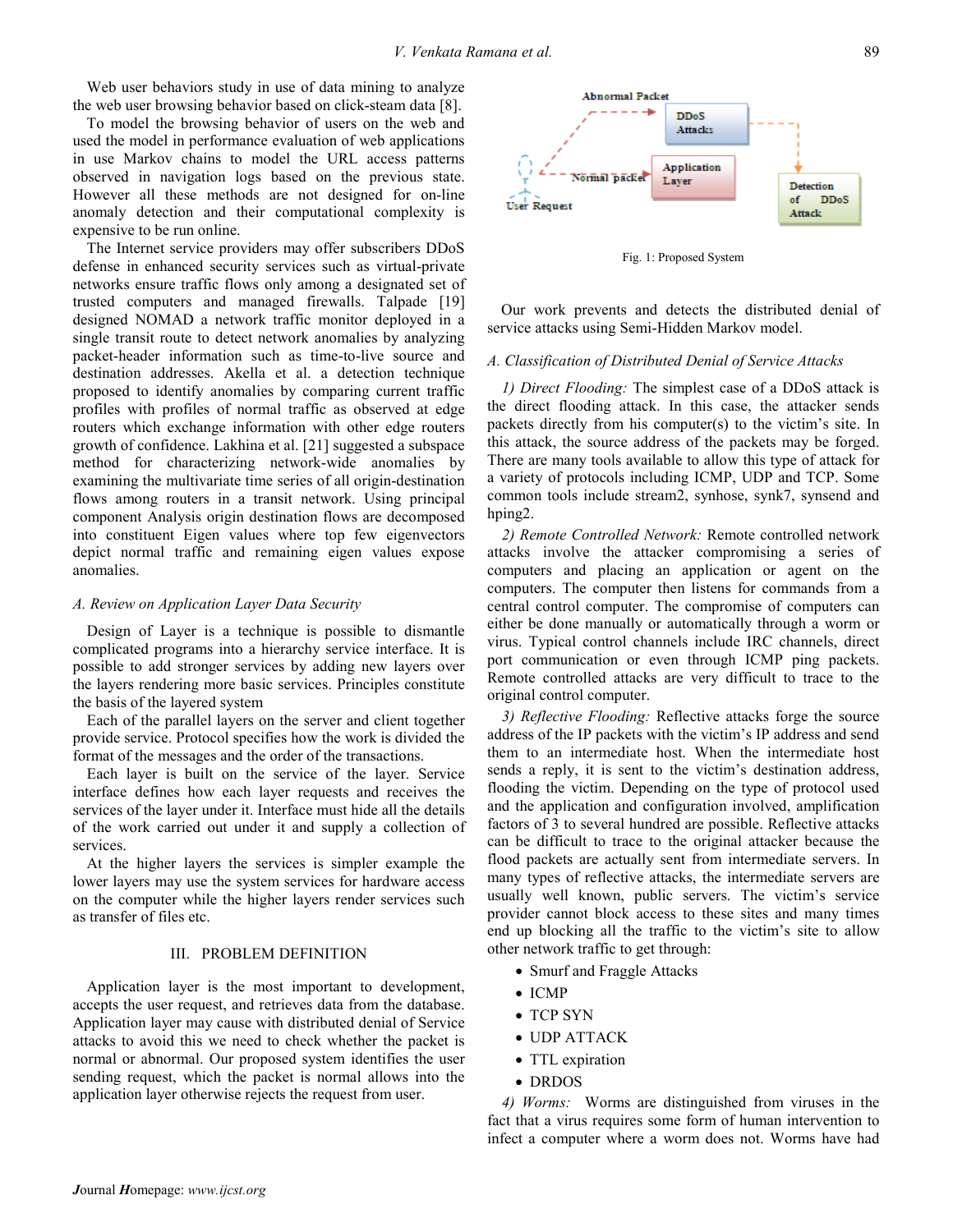the ability to significantly disrupt the normal operation of the Internet since the Morris worm in 1988.Worms can create Internet wide events based on scanning and infection traffic volumes (Code Red, Slammer), automated DDoS events (MS Blaster), or by creating zombie networks used to launch large scale DDoS attacks. Worm propagation technology has advanced significantly in the past several years.

5) Viruses: Viruses have had a lesser but significant impact on network providers. They are often used today to build large zombie networks. These are usually dire warnings that tell the person to notify all their friends about a fictitious worm, virus, or other situation. Although never a significant Internet problem, these have clogged enterprise email systems and continue to circulate today.

6) Protocol Violation: All attacks could be considered protocol attacks in the sense that the attacker is sending packets in a manner not originally intended. Sometimes this is beneficial to the community as when Van Jacobson developed the trace route program using ICMP return codes from the routers. In many situations, however, this is not the case. Protocol violation attacks are generally referring to attacks that use IP protocols that are not valid or are reserved.

7) Fragmentation: Packet fragmentation can be used in two distinct areas: evasion of IDS detection and as a DoS mechanism. As a DoS mechanism, fragmentation is used to exhaust a system's resources while trying to reassemble the packets. These types of attacks have occurred against Check Point firewalls, Cisco routers and Windows computers

8) Network Infrastructure: Attacks directed at network infrastructure can have a serious impact on the overall operation of the Internet. These attacks can create regional or global network outages or slowdowns. Recent attacks against the Internet's root name servers caused enough concern for an FBI investigation into the attack. It sent a warning signal to the root Name servers operators to fortify the robustness of their infrastructure .Backbone services can cause significant network outages. This would include DNS and to a lesser extent RADIUS.

- Control Plane Attacks
- Management Plane Attacks

#### B. Anomaly

Anomaly detection refers to detecting patterns in a given data set that do not conform to an established normal behavior. The patterns thus detected are called anomalies and translate to critical and actionable information in several application domains. Anomalies are also referred to as outlier, surprise deviation etc.

Most anomaly detection algorithms require a set of purely normal data to train the model and they implicitly assume that anomalies can be treated as patterns not observed before. Since an outlier may be defined as a data point which is very different from the rest of the data, based on some measure, we employ several detection schemes in order to see how efficiently these schemes may deal with the problem of anomaly detection. The statistics community has studied the concept of outliers quite extensively. In these techniques, the data points are modeled using a stochastic distribution and

points are determined to be outliers depending upon their relationship with this model. However with increasing dimensionality, it becomes increasingly difficult and inaccurate to estimate the multidimensional distributions of the data points. However recent outlier detection algorithms that we utilize in this study are based on computing the full dimensional distances of the points from one another as well as on computing the densities of local neighborhoods.

The deviation measure is our extension of the traditional method of discrepancy detection. As in discrepancy detection, comparisons are made between predicted and actual sensor values, and differences are interpreted to be indications of anomalies. This raw discrepancy is entered into a normalization process identical to that used for the value change score, and it is this representation of relative discrepancy which is reported. The deviation score for a sensor is minimum if there is no discrepancy and maximum if the discrepancy between predicted and actual is the greatest seen to date on that sensor. Deviation requires that a simulation be available in any form for generating sensor value predictions. However the remaining sensitivity and cascading alarms measures require the ability to simulate and reason with a causal model of the system being monitored. Sensitivity and cascading alarms an appealing way to assess whether current behavior is anomalous or not is via comparison to past behavior.

This is the essence of the surprise measure. It is designed to highlight a sensor which behaves other than it has historically. Specifically, surprise uses the historical frequency distribution for the sensor in two ways: It is those sensors and to examine the relative likelihoods of different values of the sensor. It is those sensors which display unlikely values when other values of the sensor are more likely which get a high surprise scores. Surprise is not high if the only reason a sensor's value is unlikely is that there are many possible values for the sensor, all equally unlikely.

1) Types of Anomaly Detection Systems: Anomaly detection build models of normal data and then attempt to detect normal model in observed data. The broad categories of anomaly detection techniques exist

 Supervised anomaly detection techniques learn a classifier using labeled instances belonging to normal and abnormal class and then assign a normal or anomalous label to a test instance.

#### IV. USER REQUEST

User behavior is mainly influenced by the structure of web documents and the way users access web pages. Our proposed system considers the Application layer DDoS attack as a normal or abnormal browsing behavior.

#### A. Access Matrix

Web document popularity is defined by the request Hit Rate as  $p_{it} = b_{it} / \sum_{i=1}^{N} b_{it}$  is the users average revisitation to the t th unit  $r_{it}$  is the normalized revistiation and T is the number of observation time units. Then we construct an N\*T dimensional Access Matrix  $A_{N^*T}$ .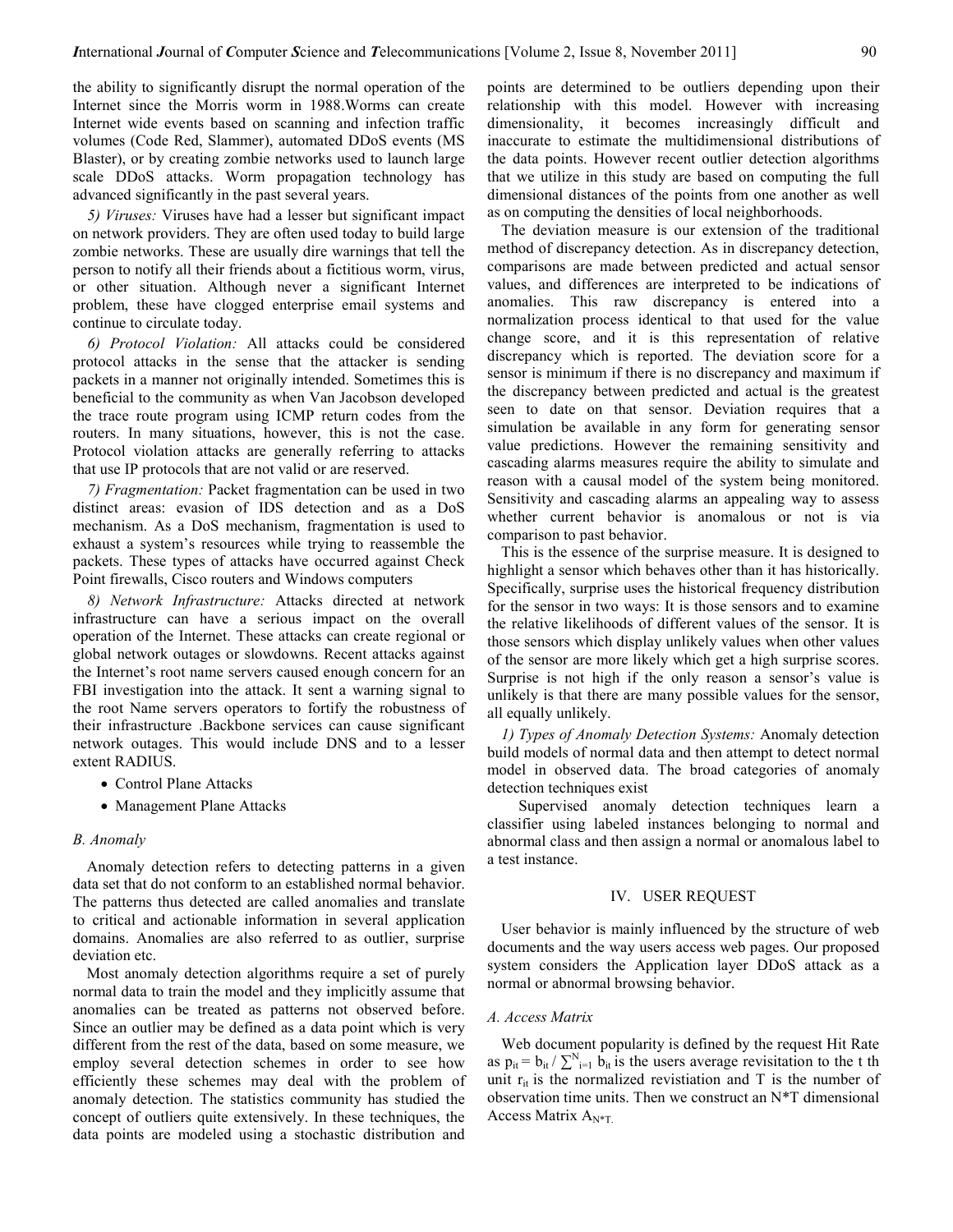$$
\mathbf{A}_{N \times T} = \begin{bmatrix} \overline{a_1} & \overline{a_2} & \cdots & \overline{a_T} \end{bmatrix} = \begin{bmatrix} \mathbf{a}_1 & \mathbf{a}_2 & \cdots & \mathbf{a}_N \end{bmatrix}^\mathrm{T}
$$

Where  $\overline{a_t} = (a_{1t}, \dots, a_{Nt})^T$ ,  $\mathbf{a}_i = (a_{i1}, \dots, a_{iT})^T$ , and  $a_{it} = p_{it}$  or  $r_{it}$ . We will use  $a_{it} = T_{it}$  it is more suitable to detect the attacks that repeatedly request the same pages such as homepage, "hot" pages, or randomly selected pages from a given set. In some other cases when the attacks may cause the document popularity away from the Zipf-like distribution, let  $a_{it} = p_{it}$ . For the analysis in this work consider a spatial-temporal space constructed by AM in which presents the spatial distribution of popularity at the  $t<sup>th</sup>$  time unit and presents the  $t<sup>th</sup>$  document's popularity varying with time. It is mainly related to users' interest and website's structure (e.g., the distribution of contents and hyperlinks between web-pages) is mainly controlled by users' actions (e.g., click rate and browsing time).

#### B. Semi Hidden Markov Model

Existing work [6], [7] extends the Semi Hidden Markov Model algorithm to describe the stochastic process on document popularity's spatial distribution varying with time and monitor the App-DDoS attacks occurring during flash crowd event.

Semi hidden Markov model (HMM) with variable state duration. The SHMM is a stochastic finite state machine specified by  $(Q, \{\pi_i\}, \{a_{ij}\}, \{b_i(k)\}, \{p_{i(d)}\})$  where  $Q = \{1, \dots, M\}$ is a discrete set of hidden states with cardinality M;  $q_t \in Q$ denotes the state that the system takes at time is the probability distribution for the initial state satisfying  $\sum_i \pi_i = 1$  $a_{ii}$ = Pr[q<sub>t=</sub>j q<sub>t-1</sub>=i] is the state transition probability from state i to j state satisfying  $\sum_{i} a_{ij} = 1$ , for I ,j $\in Q$  ;  $T_t \in \{1,...,D\}$  denotes the remaining time of the current state  $q_t$  with D representing the maximum interval between any two consecutive state transitions  $Pi(d)=Pr[T_t=d/q_t = i]$  is the state residual time distribution satisfying  $\sum_{d}Pi(d)=1$ , for i€Q ,d€{1,...D};b<sub>i</sub>(k)=  $Pr[O_t = v_k \ q_{t=i}$  is the output distribution for given state i, satisfying  $\sum_k b_i(k)=1$ , for i $\in Q, k \in \{1,...K\}$  and  $Q_t$  denotes the observed vector at time t taking values from  ${v_1, \ldots, v_k}$  if the pair of process takes on value , semi-Markov chain will remain in the current state until time and transits to another state at time.

The parameter estimation of SHMM can be done by the following forward and backward algorithm [8]. The forward and backward variables are defined as follows:

$$
\alpha_t(i,d) \equiv \Pr\left[\overline{o}_1^t, q_t = i, \tau_t = d|\lambda\right]
$$

$$
\beta_t(m,d) \equiv \Pr\left[\overline{o}_{t+1}^t q_t = i, \tau_t = d, \lambda\right]
$$

Which can be iteratively calculated by the forward and backward algorithms? Three joint probability functions are defined by:

$$
\xi_t(i,j) \equiv \Pr\left[\overline{o_1^T}, q_{t-1} = i, q_t = j\right]
$$
  
\n
$$
\eta_t(i,d) \equiv \Pr\left[\overline{o_1^T}, q_{t-1} \neq i, q_t = i, \tau_t = d\right]
$$
  
\n
$$
\gamma_t(i) \equiv \Pr\left[\overline{o_1^T}, q_t = i\right]
$$

Which can be readily determined by the forward and backward variables. Then, the model parameters can be estimated by the following formulas:

$$
\hat{\pi}_i = \gamma_1(i) \Big/ \sum_{i=1}^N \gamma_1(i)
$$

$$
\hat{a}_{ij} = \sum_{t=1}^T \xi_t(i,j) \Big/ \sum_{t=1}^T \sum_{n=1}^N \xi_t(i,j)
$$

$$
\hat{b}_i(\vec{r}) = \sum_{t\leq \vec{i}=\vec{r}}^T \gamma_t(i) \Big/ \sum_{t=1}^T \gamma_t(i)
$$

$$
\hat{p}_i(d) = \sum_{t=2}^T \eta_t(i,d) \Big/ \sum_{t=2}^T \sum_{d=1}^D \eta_t(i,d).
$$

Defined the entropy  $(E_n)$  of observations fitting to the SHMM and the average logarithmic entropy (ALE) per observation as follows:

$$
En = \Pr\left[\overrightarrow{o_1^T}|\lambda\right] = \sum_{i,d} \Pr\left[\overrightarrow{o_1^T}, (q_T, \tau_T) = (i,d) \lambda\right]
$$
  

$$
ALE = \ln\left(\Pr\left[\overrightarrow{o_1^T}|\lambda\right]\right) / T.
$$

#### C. Comparative Study

we have existing systems that consume the network bandwidth and deny service to legitimate users, server overwhelming and large amount of data is required to train, only positive data are used to train to solve all these drawbacks our proposed system identifying abnormalities and serve them in different priority queues, filter when the network heavily loaded, use more accurate identification and identifies the abnormalities with small amount of training data.

#### V. CONCLUSION

Application layer not only interface with the database and user request, this work creating defenses for attacks requires monitoring dynamic website activities in order to obtain timely and signification information. We proposed a detection architecture technique aiming to monitoring website in order to reveal dynamic shifts in normal burst traffic, which might signal onset of App-DDoS attacks during the flash crowd event. Our method reveals early attacks merely depending on the document popularity obtained from the server log. We analyze with different App-DDoS attack modes (i.e., constant rate attacks, increasing rate attacks and stochastic pulsing attack) during a flash crowd event collected from a real trace. In our experiments, when the detection threshold of entropy is set 5.3, the DR is 90% and the FPR is 1%. It also demonstrates that the proposed architecture is expected to be practical in monitoring App-DDoS attacks and in triggering more dedicated detection on victim network.

#### REFERENCES

- [1] J. Saltzer, D. Read and D. Clark, "End-to-End Arguments in System Design", ACM Trans Computer System, Vol. 2, No. 4, pp. 277-288, Nov 1984.
- [2] Burleson, D., "Managing security in a distributed database environment", DBMS, Vol. 8, pp. 72-77, 1998.
- [3] R. Stone. Centertrack: An IP Overlay network for tracking dos floods", In Proceedings of 9<sup>th</sup> USENIX Security Symposium, August, 2000.